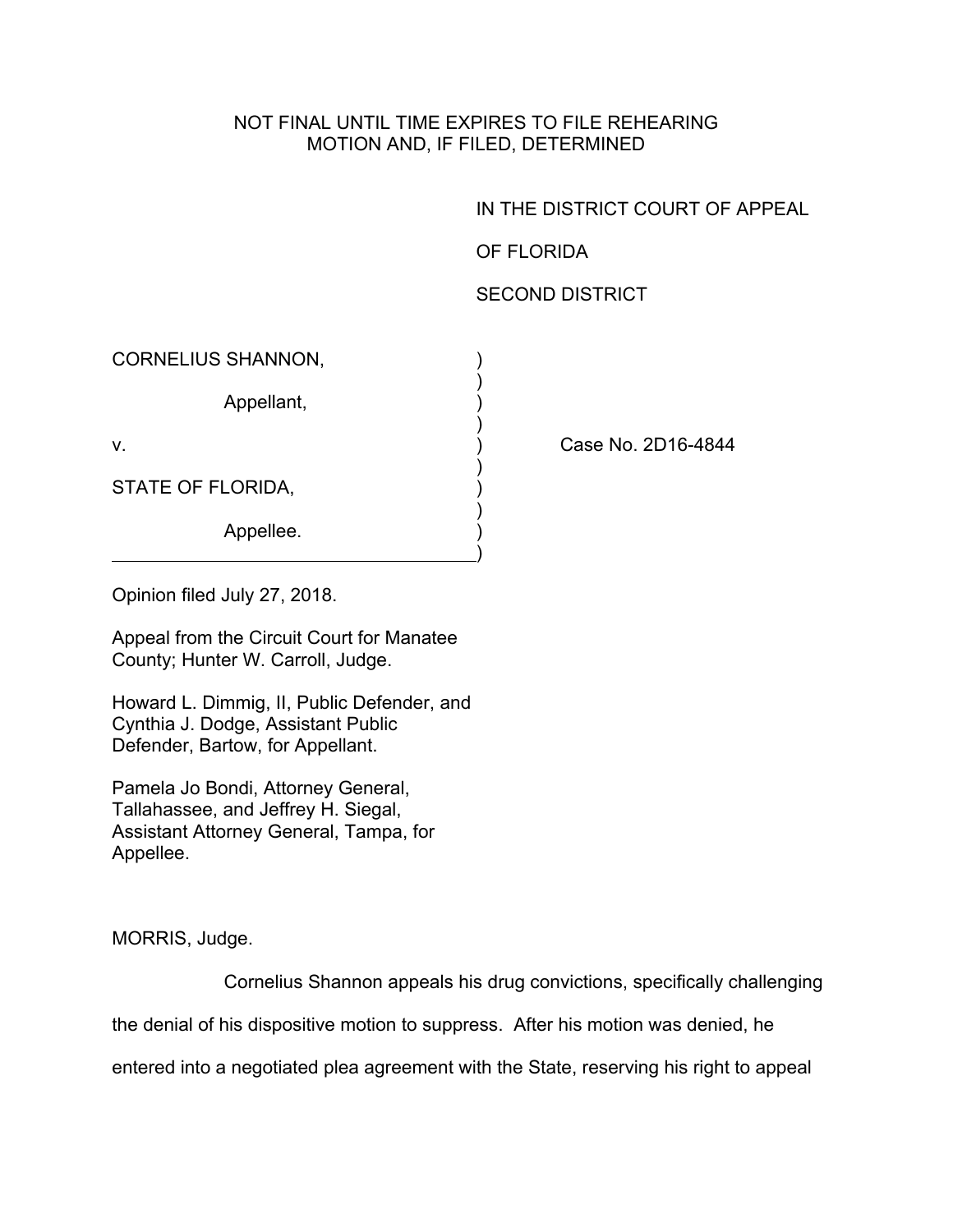the denial of the motion. He also challenges his judgment and sentence on count five, claiming that he did not enter a plea to that count.<sup>1</sup> We agree that the trial court erred in denying his motion to suppress and accordingly reverse his convictions, thus mooting his second issue on appeal.

In a multicount information against three defendants, Shannon was charged with one count of trafficking in illegal drugs, four through fourteen grams; one count of possession of a controlled substance; one count of driving with a suspended or revoked license; and one count of possession of drug paraphernalia. Shannon filed a motion to suppress physical evidence seized during a search of his vehicle immediately prior to his arrest, arguing that his vehicle was not within the curtilage of the motel rooms that were the subject of the search warrants. He argued that the parking space did not meet the definition of curtilage set forth in United States v. Dunn, 480 U.S. 294 (1987).

At the hearing on the motion to suppress, law enforcement officers with the Manatee County Sheriff's Office testified that they had been conducting surveillance of a motel in Bradenton, specifically rooms 120, 121, and 124. On two different dates, the officers sent a confidential informant into room 121, and the informant purchased heroin on both occasions. On a third occasion, October 9, 2015, the informant purchased heroin from room 124. On that date, law enforcement observed individuals

<sup>1</sup>His judgment reflects that he pleaded no contest to trafficking in illegal drugs, four to fourteen grams (count three); possession of a controlled substance (count five); driving while license suspended or revoked (DWLSR), third or subsequent offense (count six); and possession of drug paraphernalia (count seven). He was sentenced to 108 months in prison on the trafficking count with a three-year minimum mandatory, to concurrent five-year sentences on the counts for DWLSR and possession of a controlled substance, and to time served on the paraphernalia count.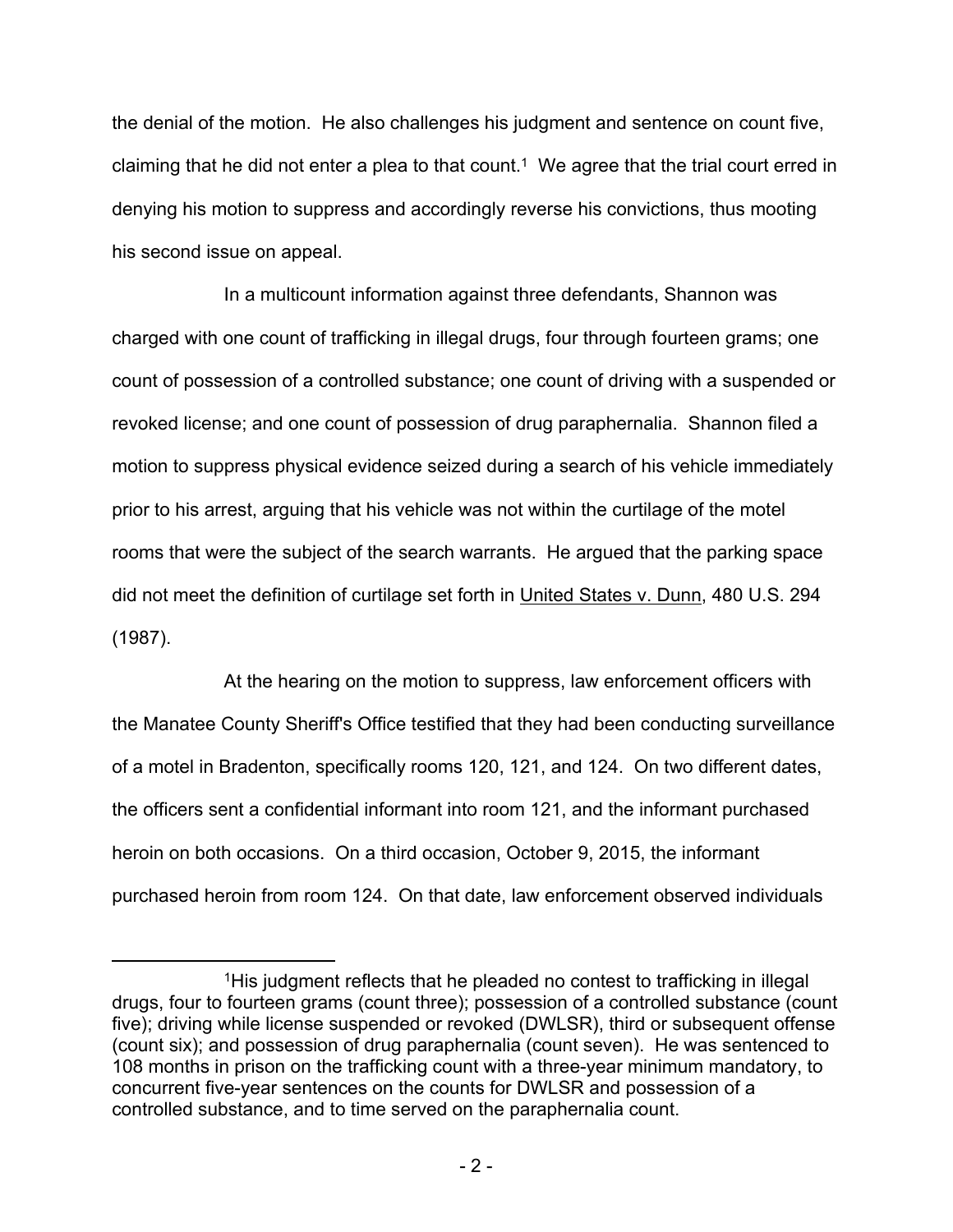going from room 120 to room 124, and they recognized two suspected drug dealers, neither of which were Shannon. The officers did not observe Shannon during their surveillance; he was not a target of the investigation, and he was not named in the warrant. The CI had not identified Shannon as the person who sold him drugs.

Law enforcement had obtained search warrants that authorized the search of rooms 120, 121, and 124 of the motel, "its curtilage, any vehicles located within the curtilage, and any or all persons found therein, who [were] reasonably believed to be involved in the crime or crimes, for any and all controlled substances." Law enforcement executed the search warrants around 6:30 p.m. on October 9th. Members of the SWAT team arrived at the motel in an armored vehicle, and other officers arrived in their vehicles. The occupants of rooms 120, 121, and 124 were alerted that law enforcement were on their way, and the occupants began to exit the rooms and scatter. Shannon exited room 124 and traveled a few feet to his car, which was parked in the parking space in front of room 120. He carried something near his abdomen. He entered his car and tried to leave but was blocked in at the entrance by a law enforcement vehicle. He then reversed and drove around to the back of the motel, where he was again blocked in by law enforcement. Shannon exited his car with his hands up, lay on the ground, and threw his keys to the side toward the officers. After officers were informed that Shannon was observed leaving the motel room, Shannon's car was searched. In the passenger side of the car, an officer discovered a blue coffee can with a false bottom containing drugs.

The State argued that Shannon's car was parked in the curtilage of the motel rooms and that the search of his car was therefore authorized by the warrants.

- 3 -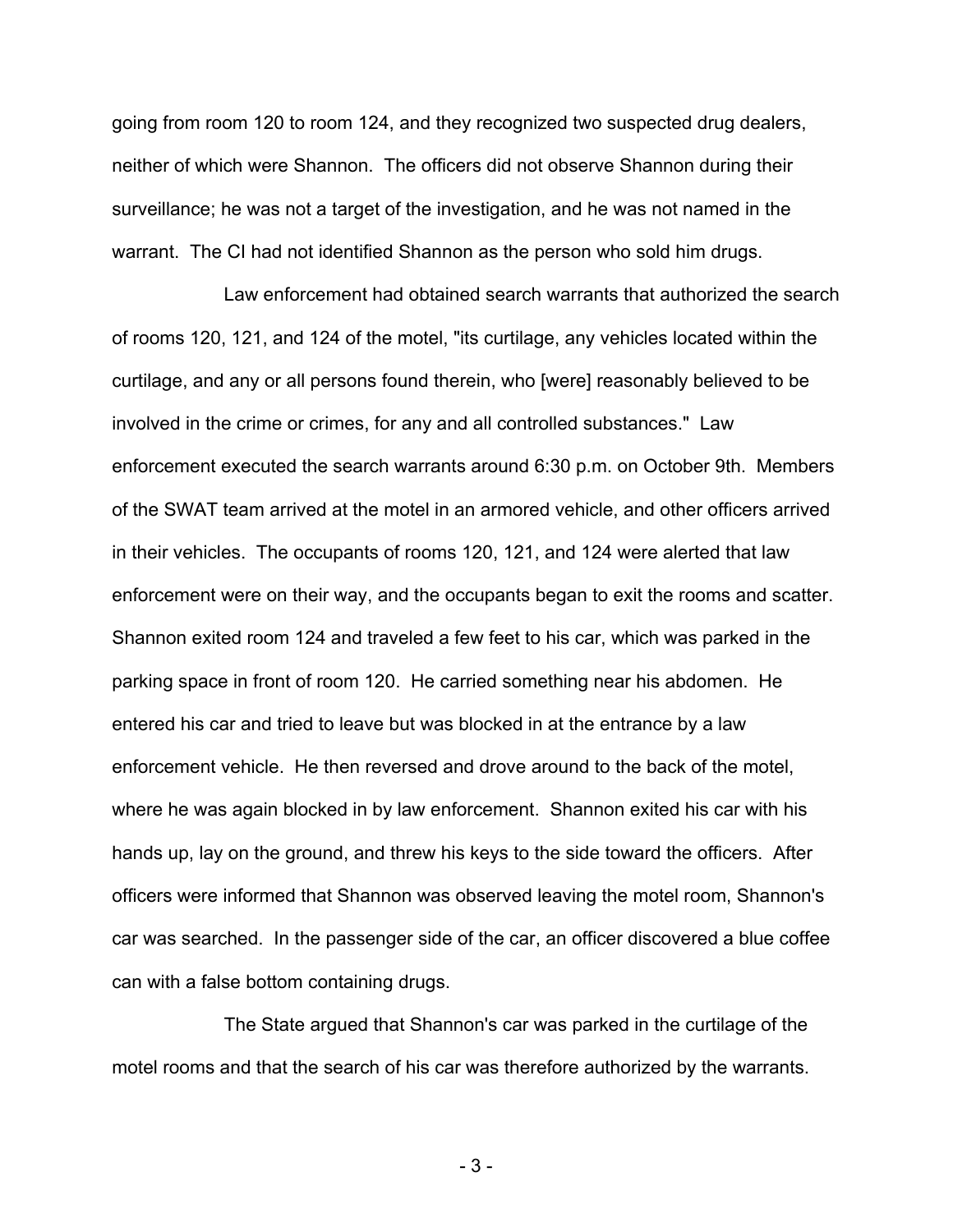The State also argued that law enforcement was permitted to search Shannon because he was leaving the location where a search warrant was being executed. The defense argued that the parking space did not meet the definition of curtilage. The trial court found that when Shannon exited room 120, it took him "about two-and-a-half, three seconds" to reach his vehicle parked in front of room 124 and that the hood of Shannon's vehicle was about three feet from the door of room 120. The trial court concluded that as a matter of law, a motel may have a curtilage and that in this case, Shannon's vehicle was in the curtilage of rooms 120, 121, and 124. The trial court found that even if the vehicle had left the curtilage, it had not left the motel and that under Michigan v. Summers, 452 U.S. 692 (1981), law enforcement was permitted to search Shannon's vehicle. The trial court denied his motion to suppress.

Shannon then entered into a plea agreement with the State, whereby he agreed to plead no contest to the charges in counts three, six, and seven in exchange for a sentence of 108 months in prison on count three with a three-year minimum mandatory term. The parties agreed, and the trial court found, that the motion to suppress was dispositive, and Shannon reserved his right to appeal the denial of the motion as part of his plea agreement.

On appeal, Shannon contends that the trial court erred in denying his motion to suppress because his vehicle was not in the curtilage of the motel rooms and therefore was not subject to search pursuant to the terms of the search warrants. He claims that the parking space in which his car was parked did not qualify as a curtilage under the definition set forth in Dunn.

- 4 -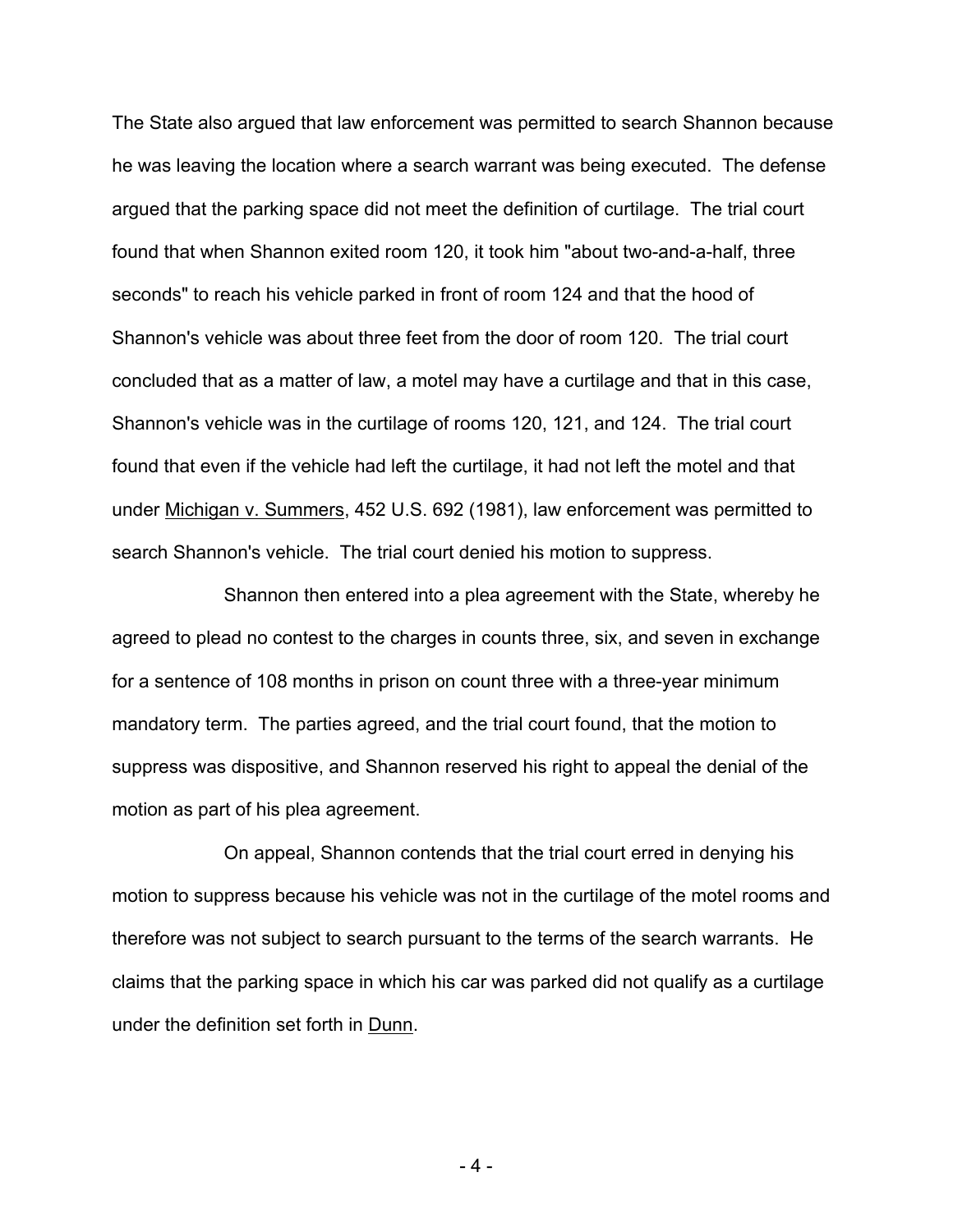We review de novo the trial court's ruling that the parking space

constituted a curtilage because the issue involves a legal conclusion. See State v. K.S., 28 So. 3d 985, 987 (Fla. 2d DCA 2010) ("The trial court's 'determination of historical facts enjoys a presumption of correctness and is subject to reversal only if not supported by competent, substantial evidence in the record. However, the circuit court's determinations on mixed questions of law and fact and its legal conclusions are subject to de novo review.' " (quoting State v. Clark, 986 So. 2d 625, 628 (Fla. 2d DCA 2008))).

Prior to **Dunn**, the First District held that a car in the parking lot of an

apartment building was on (or within) the curtilage of the apartment building for

purposes of a search warrant authorizing a search of vehicles located on the curtilage.

See Joyner v. State, 303 So. 2d 60, 61-63 (Fla. 1st DCA 1974) (holding that curtilage

mentioned in warrant included "a semi-circular driveway which ran the length of the

property adjoining the entire multi-dwelling unit"). The Joyner court held

that yards, courtyards, driveways and parking areas usually and customarily used in common by occupants of apartment houses, condominiums and other such complexes with other occupants thereof constitute a part of the curtilage of a specifically described apartment or condominium or other living unit thereof and that an automobile located on such common areas and identified by the use of keys obtained from the occupant of such specifically described apartment, condominium or other living unit is a part of that curtilage and subject to search upon the issuance of a valid warrant authorizing a search of the living unit and curtilage thereof.<sup>2</sup>

Id. at 64; see also Menendez v. State, 521 So. 2d 210, 213 (Fla. 1st DCA 1988) (citing

Joyner and holding that where a defendant was seen driving a car into a motel's parking

<sup>2</sup>An Alabama court noted that Florida "assumed a unique position" in regard to whether a common area of a parking lot may be considered a curtilage of an apartment. Rogers v. State, 543 So. 2d 719, 721 (Ala. Crim. App. 1988).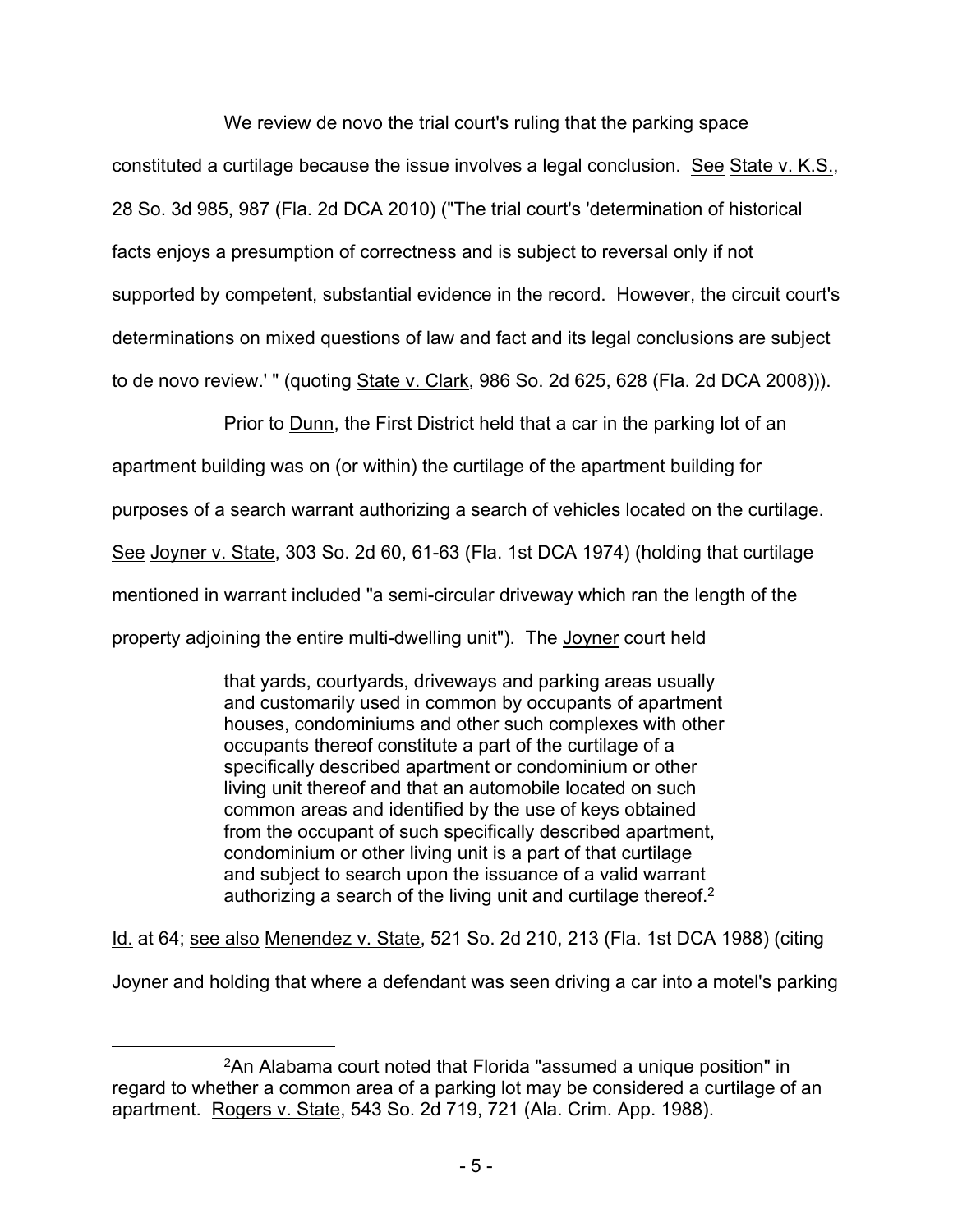lot and was seen entering the motel from the car, the "car parked in the motel parking lot was within the motel room's curtilage"). $3$ 

But in 1987, the Supreme Court set forth a more narrow definition of a curtilage:

> [C]urtilage questions should be resolved with particular reference to four factors: the proximity of the area claimed to be curtilage to the home, whether the area is included within an enclosure surrounding the home, the nature of the uses to which the area is put, and the steps taken by the resident to protect the area from observation by people passing by.

Dunn, 480 U.S. at 301. These factors do not "produce[] a finely tuned formula," but they "are useful analytical tools" because "they bear upon the centrally relevant consideration—whether the area in question is so intimately tied to the home itself that it should be placed under the home's 'umbrella' of Fourth Amendment protection." Id. "[T]he primary focus is whether the area in question harbors those intimate activities associated with domestic life and the privacies of the home." Id. at 301 n.4. In Dunn, the Supreme Court held that a barn did not constitute a curtilage of the defendant's home and was thus not entitled to Fourth Amendment protection. Id. at 301-02.

After Dunn, the Florida Supreme Court addressed the inconsistent,

common law definition of curtilage, concluding that Florida's burglary statute, which

must be strictly construed in favor of the defendant, requires "some form of an

enclosure in order for the area surrounding a residence to be considered part of the

<sup>3</sup>After the Dunn decision, this court relied on Joyner in holding that "[v]ehicles within the curtilage of a residence may be searched pursuant to a search warrant authorizing a search of that residence as well as its curtilage," but in that case, this court noted that the "highly detailed description of the residence included" parts of the curtilage in which the car was found. State v. Ferris, 623 So. 2d 752, 754 (Fla. 2d DCA 1993).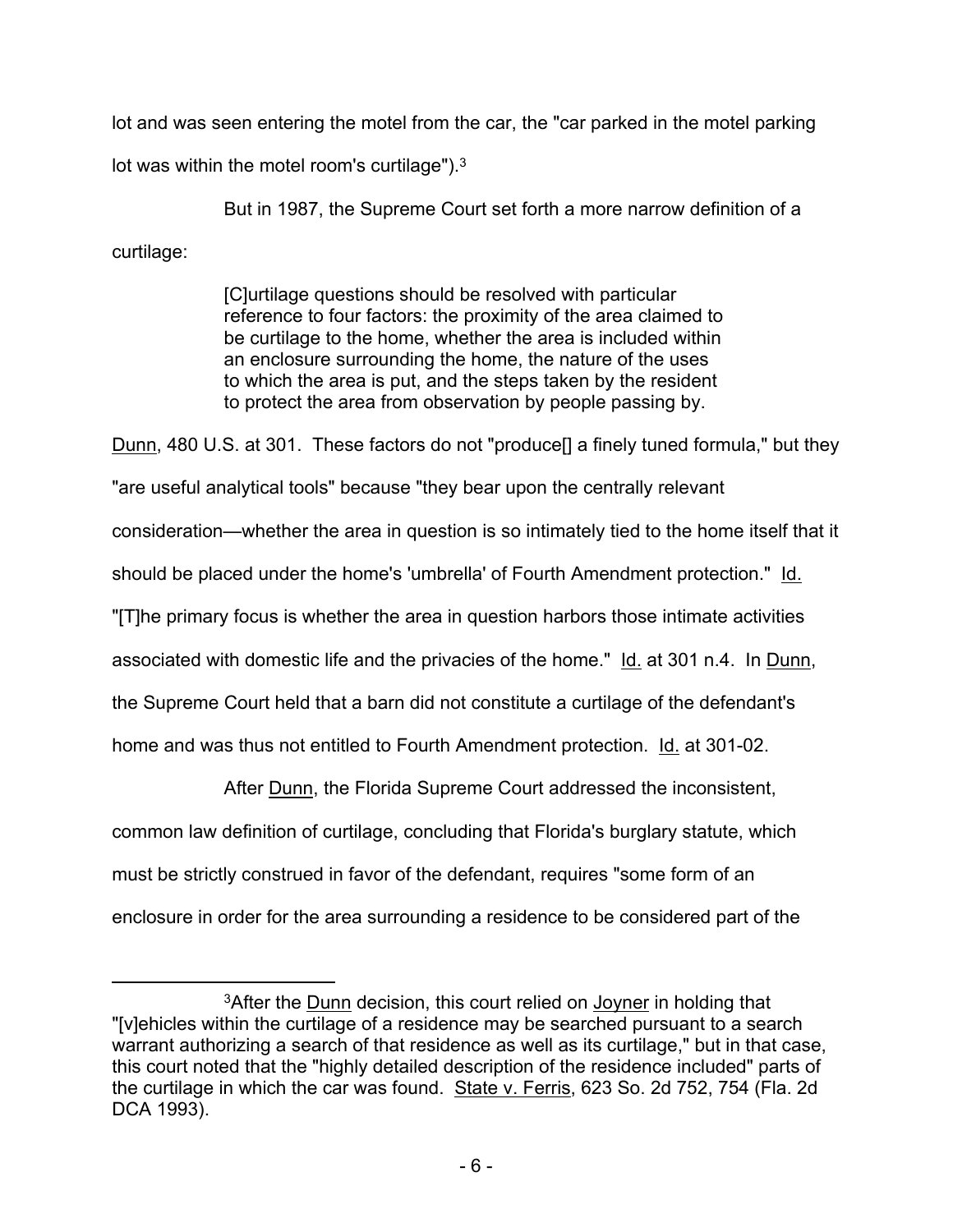'curtilage.' " State v. Hamilton, 660 So. 2d 1038, 1044-45 (Fla. 1995). In Wheeler v. State, 62 So. 3d 1218 (Fla. 5th DCA 2011), the Fifth District applied the factors in Dunn to determine whether a car was located within a residence's curtilage for purposes of a search warrant authorizing the search of any car located within the residence's curtilage.

> Appellant, who had no connection to the investigation or the residence that was the target of the search, happened to be parked in his car in front of the residence with a female companion at the time the warrant was executed. The residence was located on a city street adjacent to a paved road. It was surrounded by a chain-link fence with an opening for ingress and egress through a dirt driveway. Appellant was parked outside the chain link fence, parallel to the road within the city right-of-way very close to the paved portion of the right-of-way. Part of Appellant's vehicle was parked over the driveway portion of the right-of-way impeding, but not blocking, ingress and egress to the property through the opening in the fence. Appellant and his companion were in the vehicle at the time of the search.

Id. at 1219-20. The Fifth District considered the four factors in Dunn and concluded that "the area outside the chain link enclosure is outside the curtilage of the residence." Id. at 1220. The court noted that although the location of the car was close to the house, the car was "outside the fence and within an area designated as a public right-of-way" and "[t]he homeowner manifested no attempt to protect against observation by people passing by." Id. at 1220-21. And "[t]he fact that the homeowner chose to enclose a portion of the yard with a chain-link fence is perhaps the most compelling fact here." Id. at 1220. The court reversed the trial court's denial of the appellant's motion to suppress.

Here, the trial court concluded that Shannon's car had been parked in the curtilage of rooms 120, 121, and 124. The court found that the car was parked three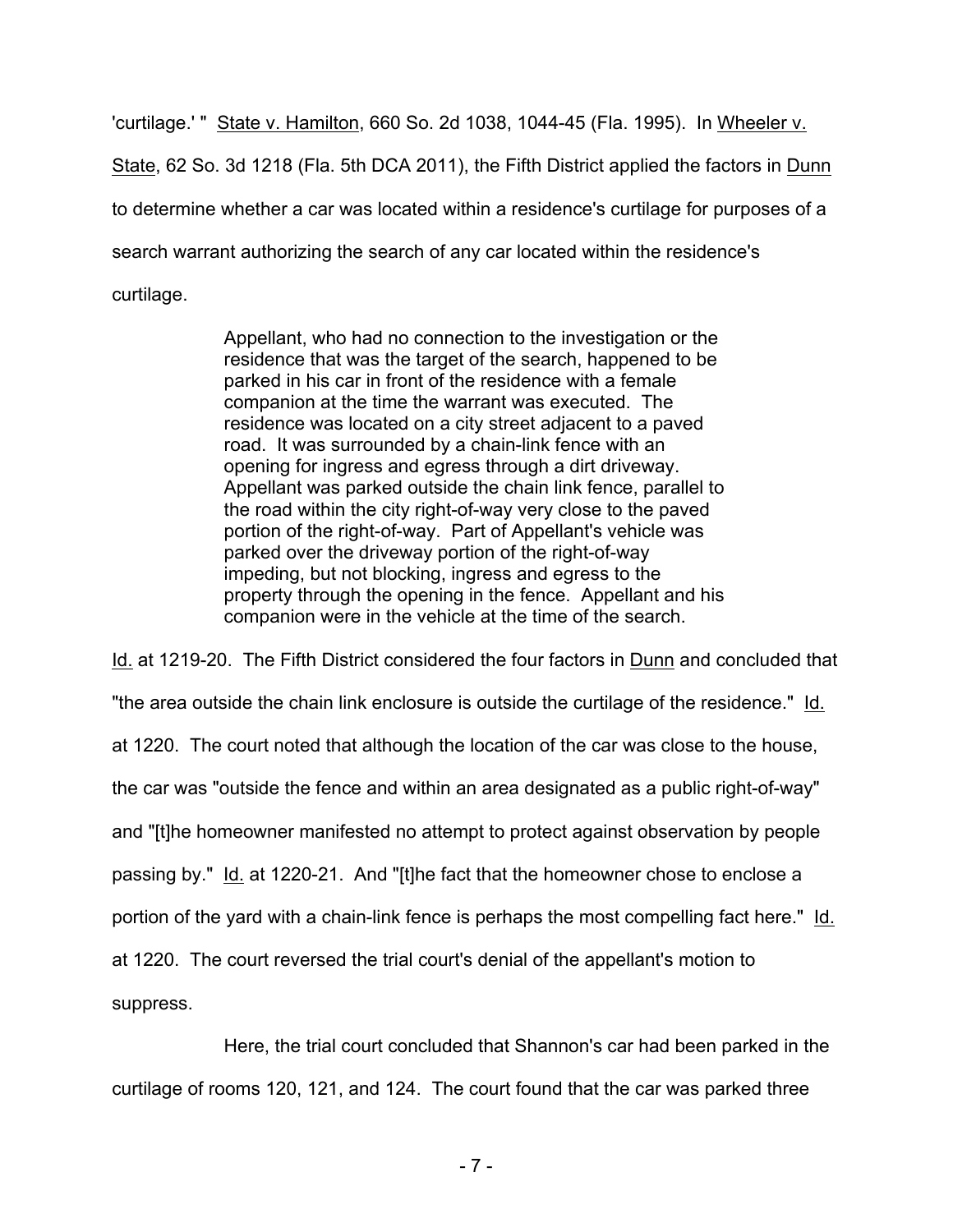feet in front of room 120 and that when Shannon exited room 124, it took him about twoand-a-half seconds to get to his car in front of room 120. However, the proximity of the car to the rooms is only one factor set forth in Dunn. Consideration of the other Dunn factors leads to the conclusion that the parking space in front of 120 did not constitute the curtilage of the three motel rooms identified in the warrants. There was no indication that the parking space was enclosed, thus suggesting that it was accessible to anybody walking around the motel. There was no indication that the occupants of the rooms took any steps to protect the parking space from observation of people passing by or that the parking space was used for other purposes by the occupant of the rooms. The parking space was used by Shannon at the time in question, but there was no indication that it could not have been used by anybody else visiting the motel.

Cases from other jurisdictions support our conclusion that the parking space in this case was not within the curtilage of the three motel rooms. See United States v. Duenas, 691 F.3d 1070, 1081 (9th Cir. 2012) ("[The district court] correctly concluded that only the first of the four Dunn factors suggested that the front yard was curtilage. The front yard was not enclosed; there was no evidence as to how the yard was used; nor was there any evidence that the [residents] tried to protect the yard from observation. We therefore agree with the district court that the front yard was not curtilage . . . ."); Mack v. City of Abilene, 461 F.3d 547, 554 (5th Cir. 2006) (holding that parking lot of apartment complex was not curtilage of defendant's apartment where proximity of the car to the apartment was not reflected in the record but where "the parking space was in an open parking lot, the lot is a common area used for parking with multiple spaces, and a vehicle parked in the lot is not shielded from view by

- 8 -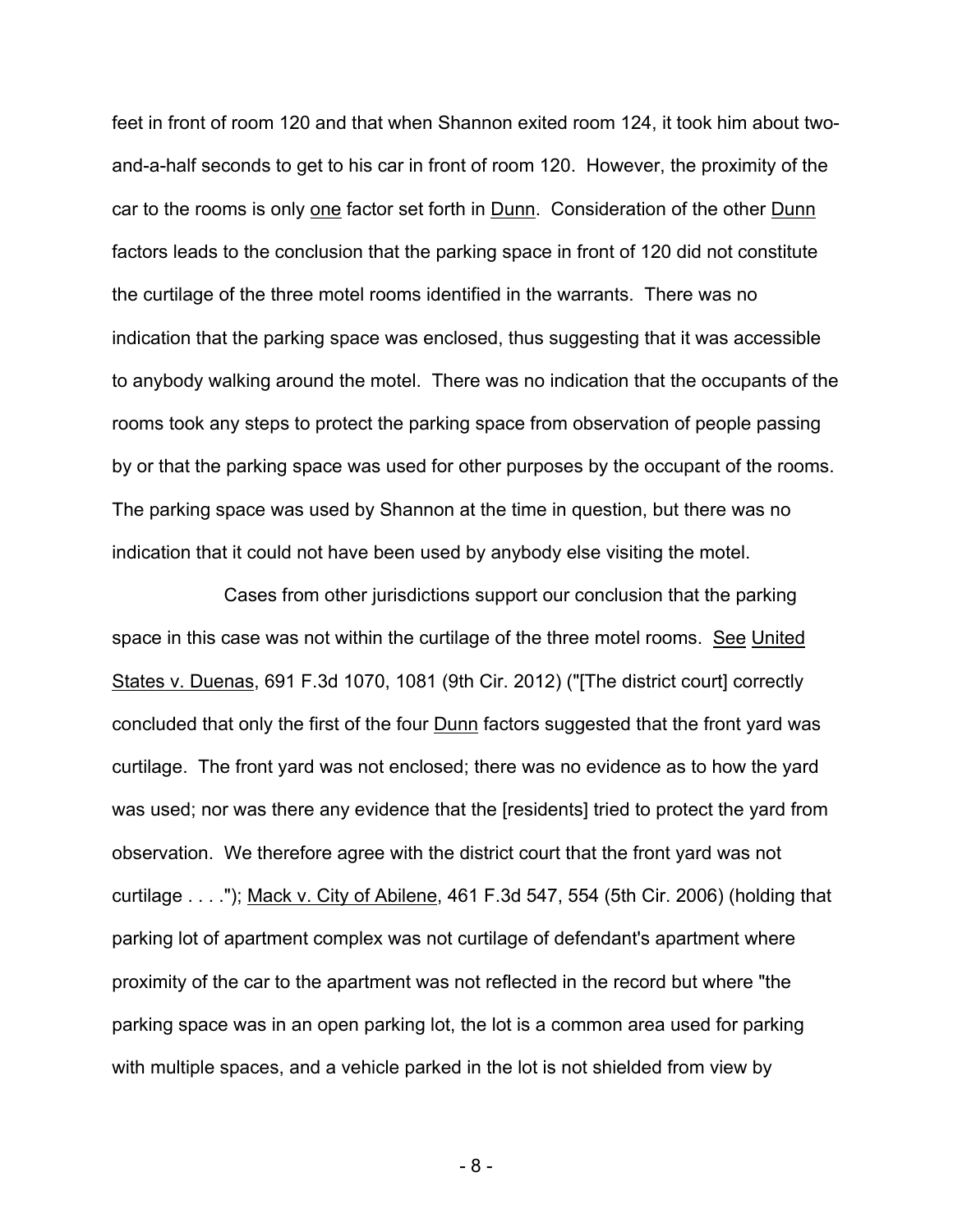others"); Rogers v. State, 543 So. 2d 719, 722 (Ala. Crim. App. 1988) (holding that motor home parked fifty feet away from apartment in common parking area was not in curtilage because there was no indication that "it was within an area exclusively controlled by the owner of the apartment" or that the "owner had any expectation of privacy in the motor home"); Commonweath v. McCarthy, 705 N.E.2d 1110, 1113 (Mass. 1999) (holding that visitor's parking space at apartment complex was not part of curtilage of defendant's apartment because it was twenty-five feet away from the side entrance of the apartment building, the space in between included "common hallways, entrances, and exits to other apartment units," the enclosure "encompass[ed] a common area utilized by all the tenants and visitors," "each space . . . is freely visible to anyone entering the lot," and the record did not show "any landscape or design features within the parking lot which would create a reasonable expectation of privacy in any individual parking space"); State v. Williford, 767 S.E.2d 139, 143 (N.C. Ct. App. 2015) (holding that parking lot of defendant's apartment was not "located in the curtilage of defendant's building" because even though "the parking lot was in close proximity to the building, it was not enclosed, was used for parking by both the buildings' residents and the general public, and was only protected in a limited way"); Sanders v.

Commonwealth, 772 S.E.2d 15, 22-23 (Va. Ct. App. 2015) (holding that "the walkways immediately outside of the appellant's two different motel rooms did not qualify as curtilage" because even though "the walkways at issue were in close proximity to the rooms and provided the only apparent means of ingress and egress," "the areas at issue were not inside any sort of enclosure indicating an intent to maintain individual privacy," "nothing in the record establishes that the registered guest obtained either a

- 9 -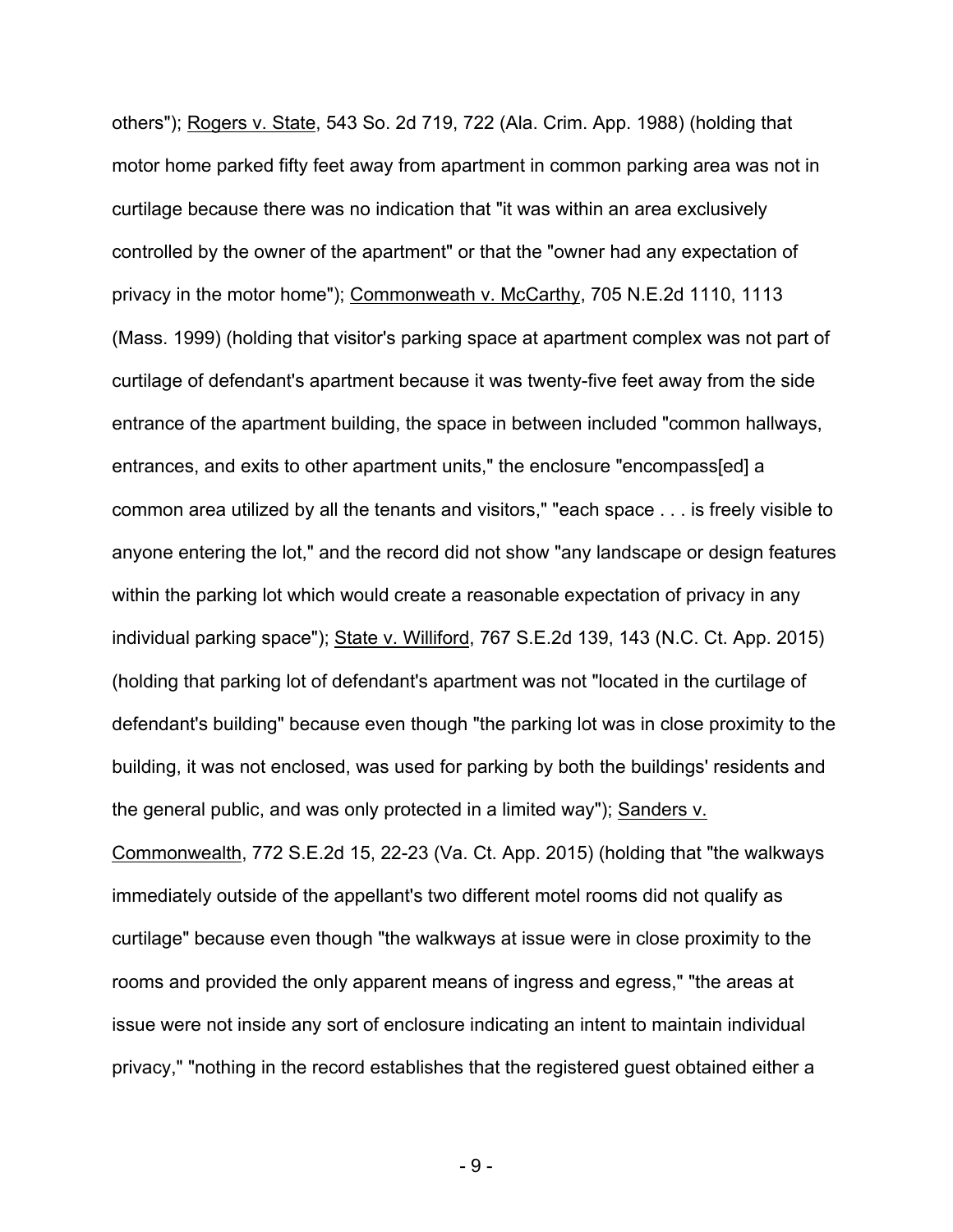property interest in any of the areas outside the rented room or a right to exclude others from those areas," and "nothing had been done by the guests to protect the areas from people passing by the motel room doors"). After consideration of the Dunn factors and the cases cited above, we conclude that the parking space at issue was not part of the curtilage of any of the three motel rooms. It cannot be said that the parking space "harbors those intimate activities associated with domestic life and the privacies of the home." Dunn, 480 U.S. at 301 n.4. Accordingly, the officers were not justified in searching Shannon's car pursuant to the search warrants.

Shannon also argues that the officers could not search his car under the authority of Summers, which the trial court cited in its ruling. In Summers, "the dispositive question [was] whether the initial detention of [the defendant] violated his constitutional right to be secure against an unreasonable seizure of his person." 452 U.S. at 694. The defendant was leaving his residence as officers were preparing to execute a warrant to search his residence for narcotics. After the officers found narcotics in the house, they had probable cause to arrest him. During a search of his person incident to arrest, the officers found drugs. Id. at 692. The Court stated that "the validity of the search of [the defendant's] person . . . depends upon a determination whether the officers had the authority to require [the defendant] to re-enter the house and to remain there while they conducted their search." Id. at 695. The Court held that "a warrant to search for contraband founded on probable cause implicitly carries with it the limited authority to detain the occupants of the premises while a proper search is conducted." Id. at 705 (footnotes omitted).